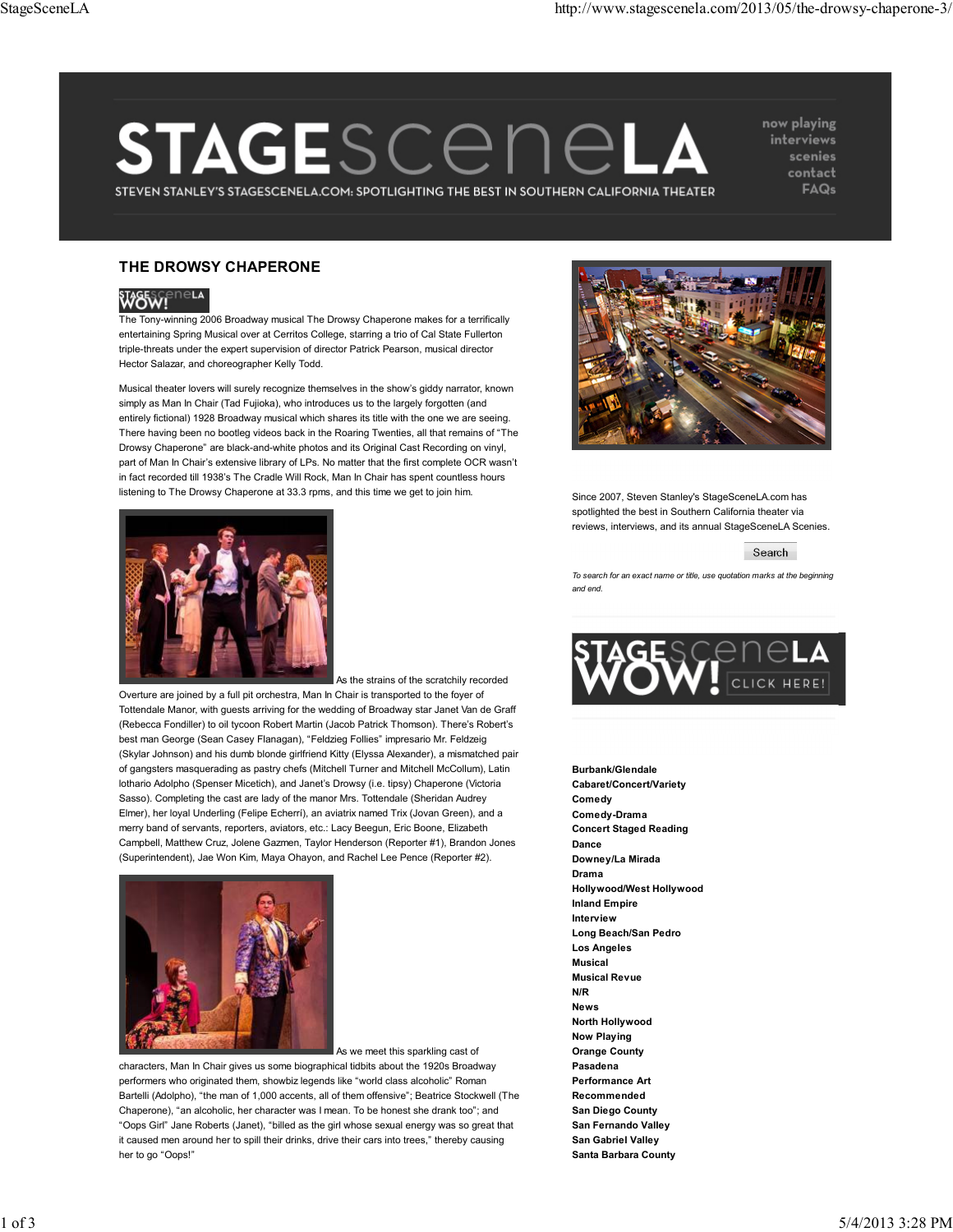The 1920s musical's wisp of a plot (they were all wispy back then) has that pair of pastry chef gangsters hired by a wealthy Broadway investor to "persuade" Follies' Feldzeig to put a stop to Janet's wedding, thus insuring that she will stay right where she belongs—in Feldzeig's Follies. An ingenious Feldzeig comes up with a plan for Adolpho to ruin Janet's relationship with Robert by seducing her. Unfortunately, Adolpho confuses Janet's chaperone for the bride-to-be, who's out in the garden pretending to be a French girl in order to test Robert's love. In the words of Man In Chair, "We have a bride who's giving up the stage for love, her debonair bridegroom, a harried producer, jovial gangsters posing as pastry chefs, and an aviatrix – what we now call a lesbian."

Confused? No matter. You'll be so thoroughly entertained by The Drowsy Chaperone (Tonywinning music and lyrics by Lisa Lambert & Greg Morrison, Tony-winning book by Bob Martin & Don McKellar) that plot pickiness will be the last thing on your mind.

Director Pearson, musical director Salazar, and choreographer Todd elicit some terrific performances from their student cast, a number of whom clearly have successful musical theater careers in the cards.

It's hard to imagine a more fabulous Man In Chair than Fujioka, the graduating CSUF senior giving a performance that pays affectionate tribute to every "drama queen" who's ever waxed poetic over his favorite Original Broadway Cast Recording (and wouldn't let you dare call it a "soundtrack"). Fujioka not only gives us the character's many endearing quirks and foibles, he gives Bob Martin's Tony-nominated Broadway original a run for his money—and he's still barely in his twenties.

Fondiler is glamour and vivaciousness personified as Janet, and makes the Broadway superstar's showcase "Show Off" every bit the show-stopper it's supposed to be, cartwheels, encore, and all. Fellow CSUF triple-threat Thomson couldn't be more matinee idol handsome, debonair, or downright likeable as Janet's tap-dancing/roller-skating finance Robert. As for The Drowsy Chaperone herself, it's hard to believe that Sasso is a mere eighteen, so scene-stealingly assured is she in the role that won Beth Leavel the Tony, and just wait till you hear Sasso belt out a rousing anthem, even when pretending to be soused to the gills!

Micetich is deliciously over-the-top as the outrageously full-of-himself Latin lothario Aldolpho, which is precisely how the role should be played. Johnson's hilariously harried Feltzig and Alexander's delectably dumb Kitty are standouts as well, and the same can be said for Turner and McCollum doing their best Abbott and Costello as a pair of puntastic gangster/pastry chefs. Elmer and Echerrí make for a delightful duo as ditzy Mrs. Tottendale and her long-suffering Underling, and their spit gag is once again priceless. Flanagan's George is a lanky, fleet-footed charmer, while Green belts out a sassy "I Do, I Do In The Sky" in the show's oh-so satisfying grand finale. Beegun, Boone, Campbell, Cruz, Gazmen, Henderson, Jones, Kim, Ohayon, and Pence add considerable pizzazz to the proceedings in ensemble tracks.

Pearson's as always inspired direction makes this Drowsy Chaperone seem fresh and new, while Todd's snappy choreography brings out the best in her cast of dancers and "movers." Under Salazar's expert musical direction, harmonies are great and the pit orchestra sounds every bit as splendid as you'd expect from a professional production.

Though hardly on Broadway, touring, or regional theater scale, this Cerritos College production looks surprisingly spiffy. Scenic designer David Ward divides Man In Chair's apartment into two halves, one on each side of the proscenium arch, leaving the main stage for the show-within-a-show, with special props for the Chaperone's "Murphy divan" and The Enchanted Nightingale's mid-show "Chinoiserie." Phoebe Boynton has created a beauteous bevy of 1920s costumes, while Christine Stahl deserves snaps too for her make-up and wig design. Amyanne Tafolla's lighting design transitions effectively from Man In Chair's real-world drab to The Drowsy Chaperone's fantasy-world glitz. Brad Williams' sound design does a mostly excellent job of mixing live instrumentals and amplified voices. Manny Bravo is stage manager.

Those who might be wondering if a community college production can do justice to a musical as magical as The Drowsy Chaperone can rest assured. Pearson, Salazar, and Todd bring out the very best in their student cast, making for a Drowsy Chaperone that even nit-picky Man In Chair would likely give his thumbs-up.

Burnight Center Theatre, 11110 Alondra Blvd. Norwalk. Through May 11. Thursday, Friday, and Saturdays at 8:00. Sunday at 2:00 Reservations: **http://cms.cerritos.edu/theater /shows/playfourposter.htm www.cerritos.edu/theatre**

–Steven Stanley May 3, 2013

**Share this:**



**Solo Performance South Bay Ventura County West Side/Beverly HIlls WOW!**



As editor of StageSceneLA.com, Steven Stanley is one of Los Angeles' most prolific theater reviewers. He is also the author of *Moroccan Roll*, and an ESL instructor in the English Language Program at California State University, Los Angeles since 1979. **(read more)**

*photo credit: Eric Schwabel*





**stagescenela** WOW! The Drowsy Chaperone at **@cerritoscollege wp.me/p1LJU5-4ed #lathtr about 1 hour ago** · **reply** · **retweet** · **favorite**

**stagescenela** WOW! **@ElephantTheatre**'s The North Plan, directed by David Fofi **wp.me/p1LJU5-4dX #lathtr**

**3 hours ago** · **reply** · **retweet** · **favorite**

**stagescenela** StageSceneLA interviews David R.Gordon, **@davidrgordon** returning to Orange County as one of the stars of Flashdance The Musical **#lathtr yesterday** · **reply** · **retweet** · **favorite**

**stagescenela @jarronctwin** World's best brother!!! **4 days ago** · **reply** · **retweet** · **favorite**

**stagescenela @jasoncollins34** Words cannot express what a hero you are. My hero! So many people's hero! Great things ahead of you! **4 days ago** · **reply** · **retweet** · **favorite**

**stagescenela** WOW! Real Men Sing Show Tunes ... and play with puppets **wp.me/p1LJU5-4cU #lathtr 5 days ago** · **reply** · **retweet** · **favorite**

**Join the conversation**

Comments are closed.